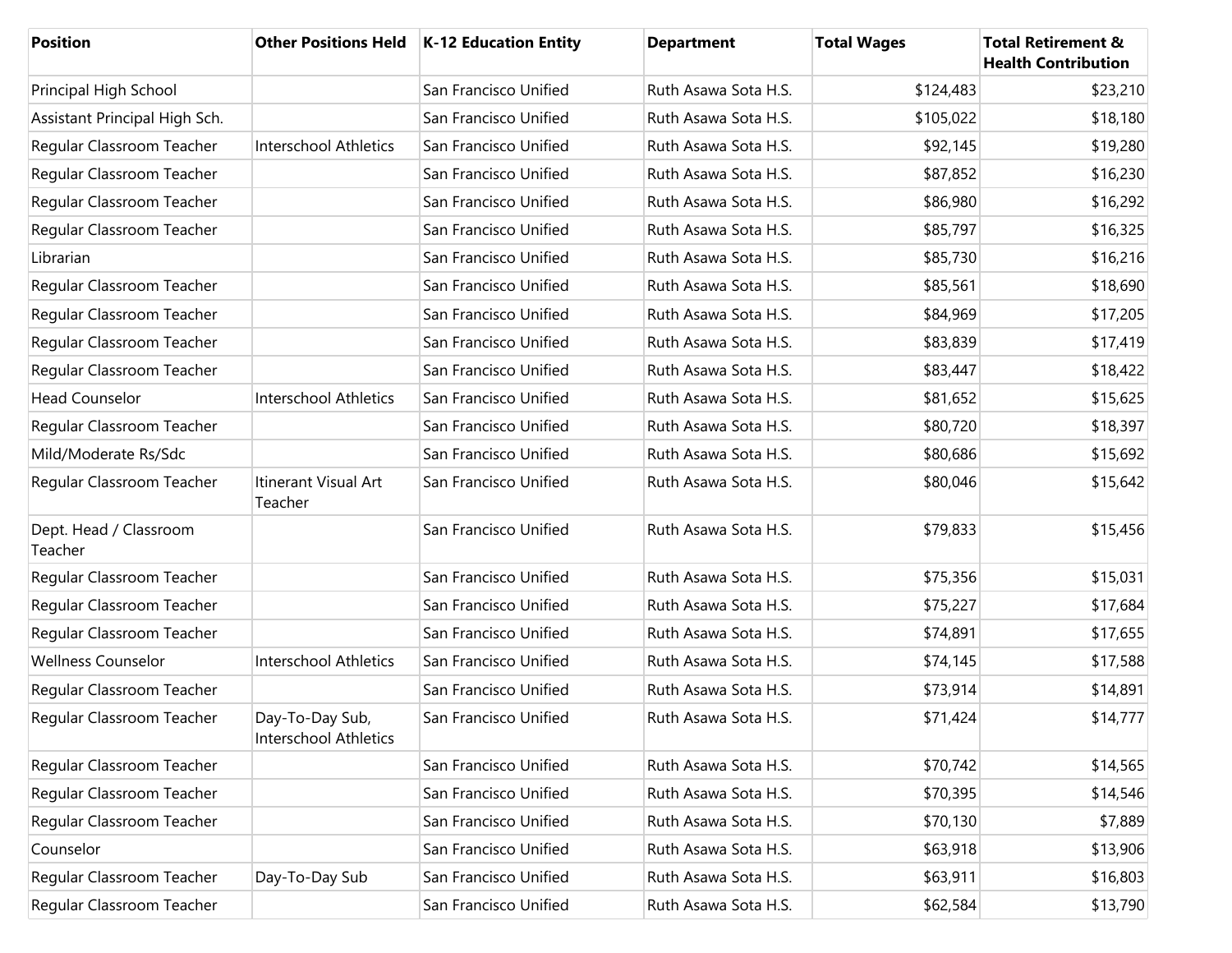| Regular Classroom Teacher         |                                   | San Francisco Unified | Ruth Asawa Sota H.S. | \$61,208 | \$13,869 |
|-----------------------------------|-----------------------------------|-----------------------|----------------------|----------|----------|
| Regular Classroom Teacher         |                                   | San Francisco Unified | Ruth Asawa Sota H.S. | \$58,542 | \$13,303 |
| Regular Classroom Teacher         |                                   | San Francisco Unified | Ruth Asawa Sota H.S. | \$57,708 | \$13,480 |
| Counselor                         | Interschool Athletics             | San Francisco Unified | Ruth Asawa Sota H.S. | \$56,948 | \$13,252 |
| Custodian                         |                                   | San Francisco Unified | Ruth Asawa Sota H.S. | \$56,744 | \$27,734 |
| Custodian                         |                                   | San Francisco Unified | Ruth Asawa Sota H.S. | \$56,740 | \$27,952 |
| Regular Classroom Teacher         | Secondary Music<br>Teacher        | San Francisco Unified | Ruth Asawa Sota H.S. | \$56,598 | \$6,570  |
| Custodian                         |                                   | San Francisco Unified | Ruth Asawa Sota H.S. | \$56,491 | \$29,227 |
| Custodian                         | Custodian                         | San Francisco Unified | Ruth Asawa Sota H.S. | \$53,055 | \$15,867 |
| Custodian                         |                                   | San Francisco Unified | Ruth Asawa Sota H.S. | \$48,696 | \$19,884 |
| Senior Clerk Typist               |                                   | San Francisco Unified | Ruth Asawa Sota H.S. | \$48,252 | \$28,017 |
| Dept. Head / Classroom<br>Teacher | Special Ed Extended<br>School Yr. | San Francisco Unified | Ruth Asawa Sota H.S. | \$47,782 | \$8,806  |
| Senior Clerk Typist               | Junior Management<br>Assistant    | San Francisco Unified | Ruth Asawa Sota H.S. | \$46,709 | \$25,521 |
| R30 Com Health Outreach<br>Worker |                                   | San Francisco Unified | Ruth Asawa Sota H.S. | \$45,018 | \$7,692  |
| Custodian                         |                                   | San Francisco Unified | Ruth Asawa Sota H.S. | \$45,004 | \$16,465 |
| Security-Campus                   | Custodian                         | San Francisco Unified | Ruth Asawa Sota H.S. | \$44,357 | \$10,520 |
| Regular Classroom Teacher         |                                   | San Francisco Unified | Ruth Asawa Sota H.S. | \$44,244 | \$10,973 |
| Regular Classroom Teacher         |                                   | San Francisco Unified | Ruth Asawa Sota H.S. | \$42,160 | \$11,871 |
| Security-Campus                   | Security-Campus                   | San Francisco Unified | Ruth Asawa Sota H.S. | \$41,375 | \$7,835  |
| Security-Campus                   | Security-Campus,<br>Custodian     | San Francisco Unified | Ruth Asawa Sota H.S. | \$38,300 | \$8,249  |
| Custodian                         |                                   | San Francisco Unified | Ruth Asawa Sota H.S. | \$35,961 | \$14,666 |
| Secondary Music Teacher           | Secondary Music<br>Teacher        | San Francisco Unified | Ruth Asawa Sota H.S. | \$35,608 | \$7,678  |
| Sped Ia Sh - All Impair           | Sped Ia Sh - All Impair           | San Francisco Unified | Ruth Asawa Sota H.S. | \$34,317 | \$7,835  |
| Sped Ia Sh - All Impair           | Sped Para Community<br>Access/T   | San Francisco Unified | Ruth Asawa Sota H.S. | \$32,109 | \$7,695  |
| Clerk Typist                      | Clerk Typist                      | San Francisco Unified | Ruth Asawa Sota H.S. | \$31,085 | \$7,920  |
| Sped Ia Sh - All Impair           |                                   | San Francisco Unified | Ruth Asawa Sota H.S. | \$29,208 | \$10,472 |
| Security-Campus                   |                                   | San Francisco Unified | Ruth Asawa Sota H.S. | \$28,832 | \$7,692  |